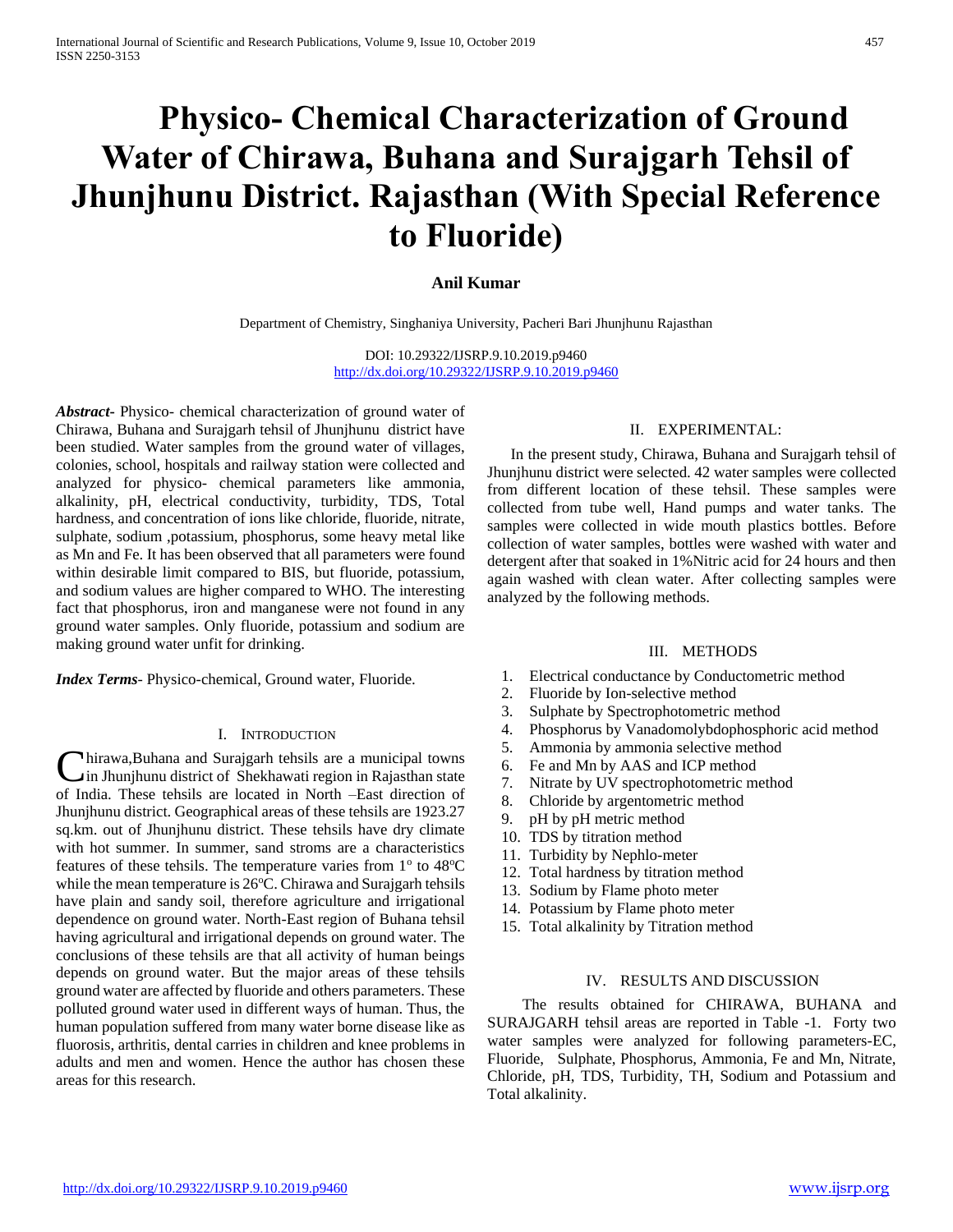International Journal of Scientific and Research Publications, Volume 9, Issue 10, October 2019 458 ISSN 2250-3153

 Table-1: Physico-chemical characterization of the ground water quality parameters for Chirawa, Buhana and Surajgarh tehsil of Jhunjhunu district, Rajasthan

| Samples         | EC  | $F^{-1}$ | $SO4^{-2}$ | P         | NH <sub>3</sub> | Fe                | Mn        | $N03^{-1}$ | $Cl-1$ | pH   | <b>TDS</b> | Turbidit<br>y | <b>TH</b> | Na  | К   | <b>TA</b> |
|-----------------|-----|----------|------------|-----------|-----------------|-------------------|-----------|------------|--------|------|------------|---------------|-----------|-----|-----|-----------|
| S <sub>1</sub>  | 568 | 0.7      | 28.5       | <b>ND</b> | < 0.2           | N<br>D            | <b>ND</b> | 4.8        | 152    | 7.61 | 426        | $<1.0$        | 120       | 128 | 132 | 296       |
| S <sub>2</sub>  | 616 | 0.8      | 29.6       | <b>ND</b> | < 0.2           | N<br>D            | <b>ND</b> | 4.9        | 160    | 7.63 | 462        | < 1.0         | 126       | 132 | 120 | 286       |
| S <sub>3</sub>  | 605 | 0.9      | 32.2       | <b>ND</b> | < 0.2           | N<br>D            | <b>ND</b> | 5.1        | 148    | 7.65 | 454        | < 1.0         | 122       | 124 | 140 | 280       |
| S <sub>4</sub>  | 580 | 0.8      | 31.2       | <b>ND</b> | < 0.2           | N<br>D            | <b>ND</b> | 5.3        | 156    | 7.70 | 435        | $<1.0$        | 128       | 134 | 140 | 286       |
| S <sub>5</sub>  | 624 | 0.9      | 32.4       | <b>ND</b> | < 0.2           | ${\sf N}$<br>D    | <b>ND</b> | 4.9        | 160    | 7.61 | 468        | $<1.0\,$      | 148       | 134 | 130 | 290       |
| S <sub>6</sub>  | 680 | 0.8      | 30.6       | <b>ND</b> | < 0.2           | N<br>D            | <b>ND</b> | 5.5        | 148    | 7.63 | 510        | < 1.0         | 168       | 148 | 152 | 300       |
| S7              | 710 | 1.0      | 33.5       | <b>ND</b> | < 0.2           | ${\sf N}$<br>D    | <b>ND</b> | $5.2$      | 160    | 7.65 | 532        | $<1.0$        | 148       | 150 | 140 | 290       |
| S8              | 596 | 0.8      | 35.6       | <b>ND</b> | < 0.2           | N<br>D            | <b>ND</b> | $5.0\,$    | 150    | 7.75 | 450        | $<1.0$        | 142       | 152 | 155 | 302       |
| S9              | 624 | 0.9      | 29.8       | <b>ND</b> | < 0.2           | N<br>D            | <b>ND</b> | $5.2$      | 162    | 7.61 | 468        | $<1.0\,$      | 158       | 148 | 136 | 290       |
| <b>S10</b>      | 590 | 0.7      | 28.5       | <b>ND</b> | < 0.2           | N<br>D            | <b>ND</b> | 4.9        | 152    | 7.61 | 442        | < 1.0         | 138       | 160 | 158 | 278       |
| <b>S11</b>      | 620 | 0.9      | 30.5       | <b>ND</b> | < 0.2           | N<br>D            | <b>ND</b> | 5.3        | 156    | 7.68 | 465        | < 1.0         | 160       | 120 | 126 | 194       |
| <b>S12</b>      | 640 | 0.8      | 30.5       | <b>ND</b> | < 0.2           | N<br>D            | <b>ND</b> | 5.3        | 168    | 7.70 | 480        | $<1.0$        | 180       | 126 | 116 | 225       |
| <b>S13</b>      | 660 | 0.9      | 30.5       | <b>ND</b> | < 0.2           | N<br>D            | <b>ND</b> | 5.3        | 156    | 7.68 | 465        | $<1.0$        | 166       | 126 | 132 | 202       |
| <b>S14</b>      | 702 | 1.0      | 35.6       | <b>ND</b> | < 0.2           | N<br>D            | <b>ND</b> | 5.5        | 162    | 7.68 | 520        | $<1.0$        | 180       | 145 | 126 | 190       |
| <b>S15</b>      | 710 | 0.8      | 31.5       | <b>ND</b> | < 0.2           | N<br>D            | <b>ND</b> | 4.5        | 160    | 7.80 | 530        | $<1.0$        | 166       | 142 | 136 | 190       |
| <b>S16</b>      | 670 | 0.7      | 39.8       | <b>ND</b> | < 0.2           | N<br>D            | <b>ND</b> | 5.3        | 156    | 7.68 | 510        | < 1.0         | 152       | 124 | 105 | 236       |
| <b>S17</b>      | 720 | 1.2      | 32.6       | <b>ND</b> | < 0.2           | ${\sf N}$<br>D    | <b>ND</b> | 5.3        | 68     | 7.68 | 540        | < 1.0         | 196       | 116 | 100 | 230       |
| <b>S18</b>      | 720 | 1.2      | 33.8       | <b>ND</b> | < 0.2           | ${\sf N}$<br>D    | <b>ND</b> | 5.3        | 168    | 7.68 | 580        | < 1.0         | 210       | 126 | 105 | 210       |
| S <sub>19</sub> | 620 | 0.9      | 30.5       | <b>ND</b> | < 0.2           | ${\sf N}$<br>D    | <b>ND</b> | 5.3        | 156    | 7.68 | 465        | $<1.0$        | 160       | 117 | 105 | 212       |
| <b>S20</b>      | 690 | 0.9      | 30.5       | <b>ND</b> | < 0.2           | N<br>D            | <b>ND</b> | 5.3        | 186    | 7.68 | 522        | $<1.0$        | 240       | 107 | 91  | 212       |
| <b>S21</b>      | 710 | 1.2      | 30.5       | <b>ND</b> | < 0.2           | $\mathsf{N}$<br>D | <b>ND</b> | 5.6        | 192    | 7.68 | 532        | $<1.0$        | 232       | 112 | 95  | 220       |
| <b>S22</b>      | 710 | 0.9      | 36.5       | <b>ND</b> | < 0.2           | $\mathsf{N}$<br>D | <b>ND</b> | 5.3        | 186    | 7.80 | 540        | $<1.0$        | 226       | 126 | 98  | 226       |
| <b>S23</b>      | 740 | 0.8      | 38.4       | <b>ND</b> | < 0.2           | N<br>D            | <b>ND</b> | $6.2$      | 196    | 7.71 | 512        | < 1.0         | 252       | 112 | 92  | 236       |
| <b>S24</b>      | 896 | 0.9      | 30.5       | ND        | < 0.2           | $\mathsf{N}$<br>D | <b>ND</b> | $6.2$      | 360    | 7.68 | 692        | $<1.0$        | 264       | 142 | 120 | 280       |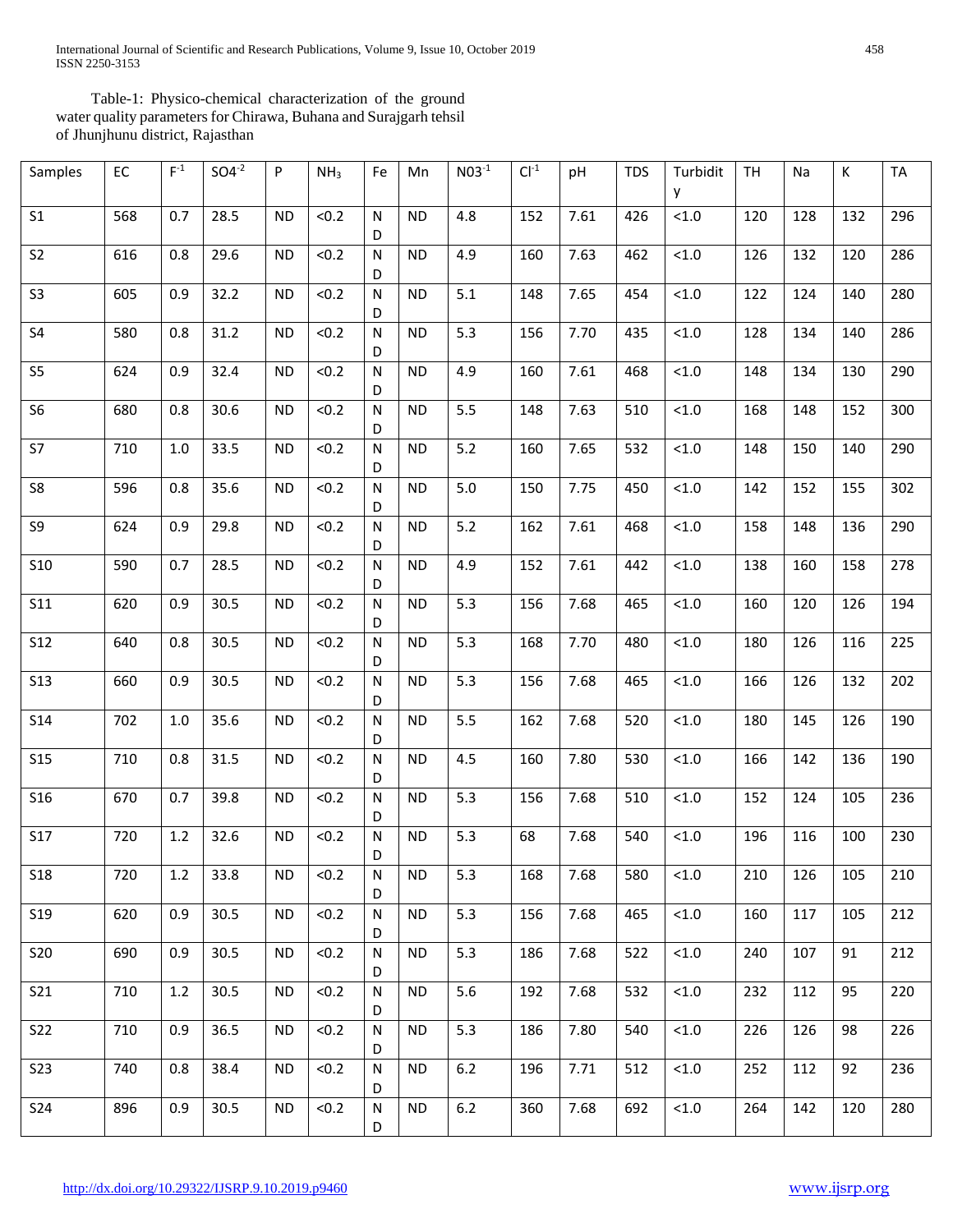| International Journal of Scientific and Research Publications, Volume 9, Issue 10, October 2019 |  |
|-------------------------------------------------------------------------------------------------|--|
| ISSN 2250-3153                                                                                  |  |

| <b>S25</b> | 912  | 1.1 | 39.6 | <b>ND</b> | < 0.2 | N<br>D            | <b>ND</b> | 6.5   | 400 | 7.90 | 726 | < 1.0  | 270 | 170 | 152 | 320 |
|------------|------|-----|------|-----------|-------|-------------------|-----------|-------|-----|------|-----|--------|-----|-----|-----|-----|
| <b>S26</b> | 1013 | 1.3 | 42.5 | <b>ND</b> | < 0.2 | N<br>D            | <b>ND</b> | 5.8   | 426 | 7.68 | 760 | $<1.0$ | 286 | 176 | 148 | 326 |
| <b>S27</b> | 1026 | 1.2 | 44.8 | <b>ND</b> | < 0.2 | N<br>D            | <b>ND</b> | 5.8   | 442 | 7.68 | 780 | < 1.0  | 290 | 180 | 160 | 340 |
| <b>S28</b> | 1060 | 1.3 | 50.1 | ND.       | < 0.2 | N<br>D            | <b>ND</b> | 6.9   | 460 | 7.70 | 800 | $<1.0$ | 286 | 180 | 158 | 326 |
| <b>S29</b> | 1216 | 1.3 | 55.9 | <b>ND</b> | < 0.2 | $\mathsf{N}$<br>D | <b>ND</b> | 6.8   | 460 | 7.68 | 912 | $<1.0$ | 290 | 186 | 170 | 380 |
| <b>S30</b> | 1180 | 1.3 | 58.8 | <b>ND</b> | < 0.2 | N<br>D            | <b>ND</b> | 6.9   | 486 | 7.68 | 926 | < 1.0  | 296 | 186 | 170 | 380 |
| <b>S31</b> | 1060 | 1.3 | 49.8 | <b>ND</b> | < 0.2 | N<br>D            | <b>ND</b> | 6.3   | 390 | 7.72 | 856 | < 1.0  | 280 | 186 | 170 | 390 |
| <b>S32</b> | 1048 | 1.4 | 53.9 | <b>ND</b> | < 0.2 | N<br>D            | <b>ND</b> | 5.9   | 460 | 7.68 | 786 | < 1.0  | 270 | 176 | 146 | 342 |
| <b>S33</b> | 1068 | 1.2 | 48.9 | <b>ND</b> | < 0.2 | N<br>D            | <b>ND</b> | 6.3   | 420 | 7.73 | 801 | $<1.0$ | 276 | 168 | 148 | 350 |
| <b>S34</b> | 980  | 1.1 | 53.6 | <b>ND</b> | < 0.2 | $\mathsf{N}$<br>D | <b>ND</b> | $6.4$ | 490 | 7.68 | 842 | $<1.0$ | 290 | 162 | 142 | 330 |
| <b>S35</b> | 980  | 1.2 | 48.7 | <b>ND</b> | < 0.2 | N<br>D            | <b>ND</b> | 6.3   | 420 | 7.68 | 780 | < 1.0  | 276 | 182 | 152 | 296 |
| <b>S36</b> | 960  | 1.3 | 45.9 | <b>ND</b> | < 0.2 | N<br>D            | <b>ND</b> | 6.8   | 412 | 7.72 | 720 | < 1.0  | 226 | 168 | 148 | 290 |
| <b>S37</b> | 940  | 1.2 | 48.7 | <b>ND</b> | < 0.2 | N<br>D            | <b>ND</b> | 6.3   | 326 | 7.70 | 705 | < 1.0  | 186 | 152 | 130 | 260 |
| <b>S38</b> | 962  | 1.2 | 43.9 | <b>ND</b> | < 0.2 | $\mathsf{N}$<br>D | <b>ND</b> | 6.4   | 302 | 7.68 | 720 | < 1.0  | 190 | 162 | 126 | 268 |
| <b>S39</b> | 920  | 1.3 | 49.6 | <b>ND</b> | < 0.2 | N<br>D            | <b>ND</b> | 6.8   | 296 | 7.71 | 690 | < 1.0  | 142 | 148 | 152 | 268 |
| <b>S40</b> | 920  | 1.3 | 50.9 | ND.       | < 0.2 | N<br>D            | <b>ND</b> | 6.8   | 268 | 7.70 | 690 | $<1.0$ | 180 | 152 | 148 | 275 |
| S41        | 912  | 1.3 | 45.2 | <b>ND</b> | < 0.2 | N<br>D            | <b>ND</b> | 7.1   | 252 | 7.52 | 684 | < 1.0  | 140 | 152 | 160 | 290 |
| S42        | 896  | 1.2 | 48.6 | <b>ND</b> | < 0.2 | N<br>D            | <b>ND</b> | 7.4   | 242 | 7.46 | 672 | $<1.0$ | 134 | 148 | 152 | 276 |
|            |      |     |      |           |       |                   |           |       |     |      |     |        |     |     |     |     |

#### **Note: ND Stand for Non Detectable**

 *EC-*In the present study, E.C. of the collected was lying in the range of 568 to1216 Microsimens/cm. The permissible limit for EC is 2100ms/cm. The analysis shows that all water samples have EC, within permissible limits.

 *Fluoride-* In the present investigation, fluoride should have concentration between 0.7to 1.4 mg/liter and within this limit, it has no effect on the health of humans. High range of fluoride is responsible for dental carries in children and fluorosis in adults.

 *Sulphate-*The sulphate range of ISI standards for drinking water is 200 to 400 mg/l. but all water samples sulphate range lying between 28.5 to 58.8mg/l. in drinking water. The analysis shows that the drinking water is safe.

 *Phosphorus-*Phosphorus was not detectable in all 42 water samples.

 *Ammonia-* The permissible limit of ammonia in potable ground water is maximum 0.5 mg/l. according to ISI. All drinking water samples have ammonia range is below 0.2 mg/l. It can be

said that the ground water under investigated area was found to be potable and desirable limits.

 *Iron and Manganese-*The permissible limit of iron in potable ground water is 0.3 mg/l. as per Indian standards, but any water samples not have iron. The permissible limit of manganese in potable ground water is 0.1 to 0.3 mg/l. As per Indian standards but manganese is not detectable in ground water.

 *Nitrate-*The nitrate concentration in the studied area varied from 4.5 to 7.4 mg/l. The maximum permissible limit is 4.8 to 45 mg/L.(ISI).The analysis shows that nitrate values in drinking water in desirable limits.

 *Chloride-* In the present research investigation, the chloride concentration was observed in between 68 to 490 mg/L.As per ISI standards, the highest desirable limit of chloride for drinking water is kept at250 mg/l. and maximum permissible limit is 1000mg/l.

 *pH Value-*The pH range of 6.5 to 8.5 is normally acceptable. All the 42 samples were found in the pH range 7.46 to 7.90. On